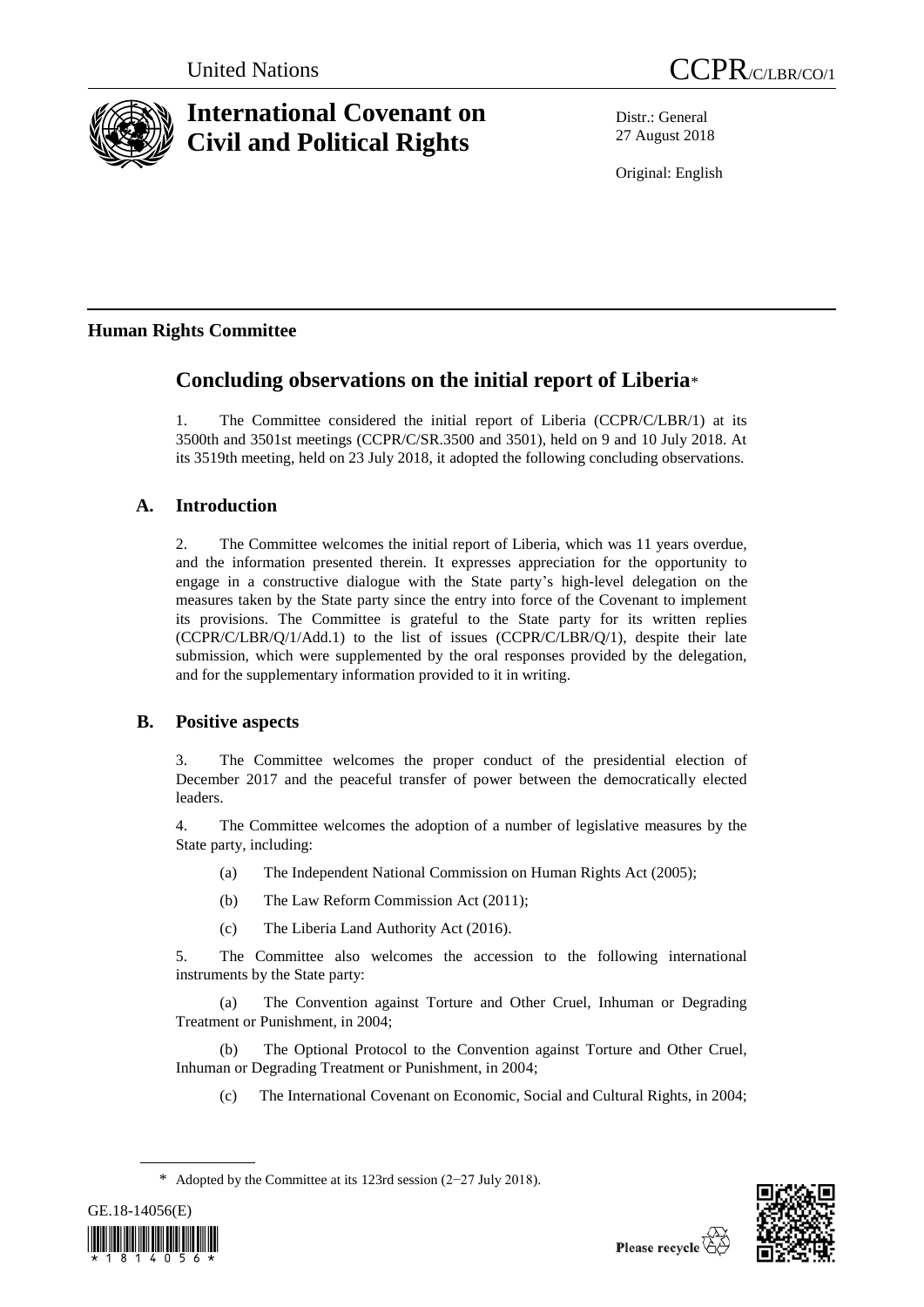(d) The Convention on the Protection of the Rights of All Migrant Workers and Members of Their Families, in 2004;

(e) The Optional Protocol to the Convention on the Rights of the Child on the involvement of children in armed conflict, in 2004;

(f) The Optional Protocol to the Convention on the Rights of the Child on the sale of children, child prostitution and child pornography, in 2004;

(g) The Second Optional Protocol to the International Covenant on Civil and Political Rights aiming at the abolition of the death penalty, in 2005;

(h) The Convention on the Rights of Persons with Disabilities, in 2012.

#### **C. Principal matters of concern and recommendations**

#### **Constitutional and legal framework**

6. While noting that the State party has a dualist legal system, the Committee is concerned that not all the rights enshrined in the Covenant are adequately incorporated in the domestic legal system and therefore cannot be invoked before domestic courts. It is also concerned that a certain number of provisions of the Constitution and of statutory and customary laws remain incompatible with the provisions of the Covenant, such as those concerning property rights and acquisition of nationality, and at persistent discrepancies between different sources of law, including those in relation to minimum age for marriage, polygamy and transmission of nationality to children (art. 2).

#### 7. **The State party should:**

(a) **Take all steps necessary to guarantee that the provisions of the Covenant have full legal effect in its domestic legal system so that they can be applied by, or invoked before, domestic courts;** 

(b) **Ensure that the Law Reform Commission expedites the review of provisions of the Constitution and of statutory and customary laws that are inconsistent with the Covenant and harmonizes the State party's legislation with a view to bringing it into full compliance with the Covenant. It should also consider acceding to the first Optional Protocol to the Covenant, which establishes an individual complaint mechanism.**

#### **Independent National Commission on Human Rights**

8. The Committee, while noting that the Independent National Commission on Human Rights was accredited in 2017 with "A" status by the Global Alliance of National Human Rights Institutions, remains concerned about (a) the reported underfunding of the Commission, hampering its functional capacity; (b) delays in the appointment of commissioners; and (c) the Commission's limited expertise in investigating human rights violations (art. 2).

9. **The State party should strengthen the human and financial resources allocated to the Independent National Commission on Human Rights, thereby enabling it to discharge its functions efficiently. It should also ensure that the process for appointing commissioners and the Chair is timely, inclusive and transparent. Moreover, the State party is encouraged to seek technical assistance from the Office of the United Nations High Commissioner for Human Rights to improve the capacity of the Commission to investigate human rights violations.**

#### **Impunity and past human rights violations**

10. While welcoming the creation of the National Palava Hut programme in 2013 aimed at promoting and consolidating lasting peace and harmony throughout the country, the Committee regrets the very few steps taken to implement the bulk of the recommendations issued by the Truth and Reconciliation Commission in 2009. It notes with concern that none of the alleged perpetrators of gross human rights violations and war crimes mentioned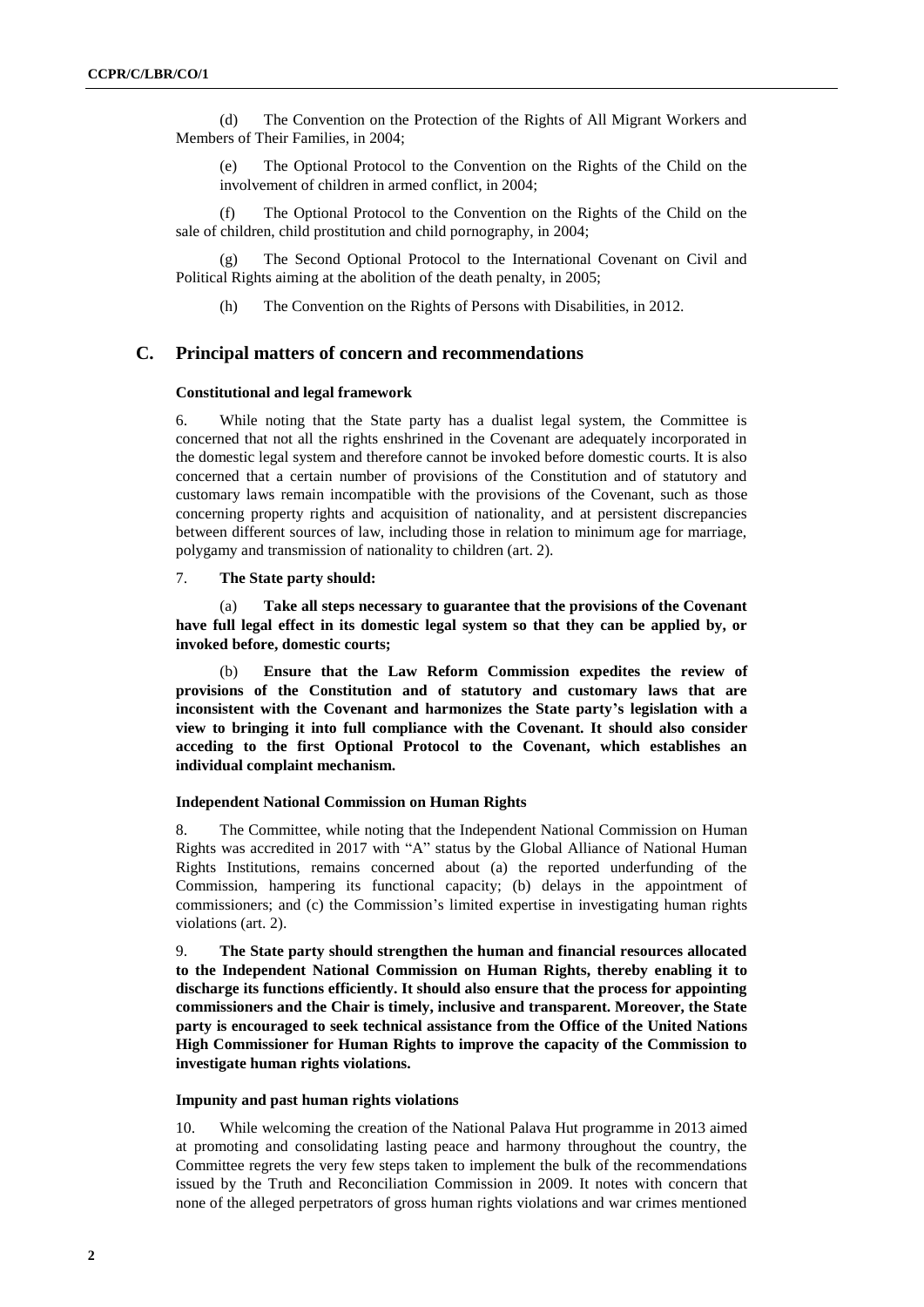in the Commission's report have been brought to justice and that some of those individuals are or have been holding official executive positions, including in the Government. It also notes with concern the absence of a comprehensive programme of reparations for victims. The Committee is concerned that such a situation fosters a climate of impunity and fails to achieve transitional justice. The Committee notes the information provided by the delegation relating to the new Government's intention to issue a statement shortly on the measures it plans to take to implement the Commission's report (arts. 2, 6, 7 and 14).

11. **The State party should, as a matter of priority, establish a process of accountability for past gross human rights violations and war crimes that conforms to international standards, including concerning independence and expertise of the judiciary; victims' access to justice, due process and fair trial guarantees; and witness protection. The State party should, in particular:** 

(a) **Ensure that all alleged perpetrators of gross human rights violations and war crimes are impartially prosecuted and, if found guilty, convicted and punished in accordance with the gravity of the acts committed, regardless of their status or any domestic legislation on immunities, and remove any persons who are proven to have been involved in gross human rights violations and war crimes from official positions;**

(b) **Take all necessary measures to implement the recommendations of the Truth and Reconciliation Commission and consider establishing a well-resourced body, comprising government representatives, the National Independent Commission on Human Rights and civil society organizations, to monitor the implementation of those recommendations;**

(c) **Develop and implement a comprehensive reparations scheme for all victims of gross human rights violations and war crimes;** 

Redouble its efforts aimed at fostering reconciliation and sustaining **peace, with the participation of victims and their families as well as civil society organizations active in seeking justice for past crimes.**

#### **State of emergency**

12. While acknowledging the gravity of the Ebola virus crisis in August 2014, the Committee regrets that the State party did not inform other States parties to the Covenant, through the Secretary-General, of the provisions from which it derogated during the declared state of emergency. It is also concerned about allegations that measures taken during that period, particularly in relation to articles 12 and 19 of the Covenant, did not fully comply with the rationale and scope of article 4 (1) of the Covenant and the Committee's general comment No. 29 (2011) on derogations from provisions of the Covenant during a state of emergency, and that investigations into alleged human rights violations committed during the state of emergency fell short of international standards (arts. 4, 6, 12 and 19).

#### 13. **The State party should take measures to:**

Ensure that any process of derogation from the Covenant complies with **article 4 and, to that end, develop national guidelines on the implementation of a proclamation of state of emergency;** 

(b) **Effectively investigate all allegations of human rights violations committed during the state of emergency of 2014 with a view to bringing perpetrators to justice and providing victims with effective remedies.** 

#### **Definition of terrorism**

14. The Committee is concerned about the imprecise and overly expansive definition of terrorism in the State party's Penal Code as a capital crime, defined as a deliberate or intentional attempt to cause bodily injury or death to another person or group of persons. The Committee is in particular concerned about the vague terminology used to define the intentional element, *mens rea*. Although the Committee notes that no indictments have been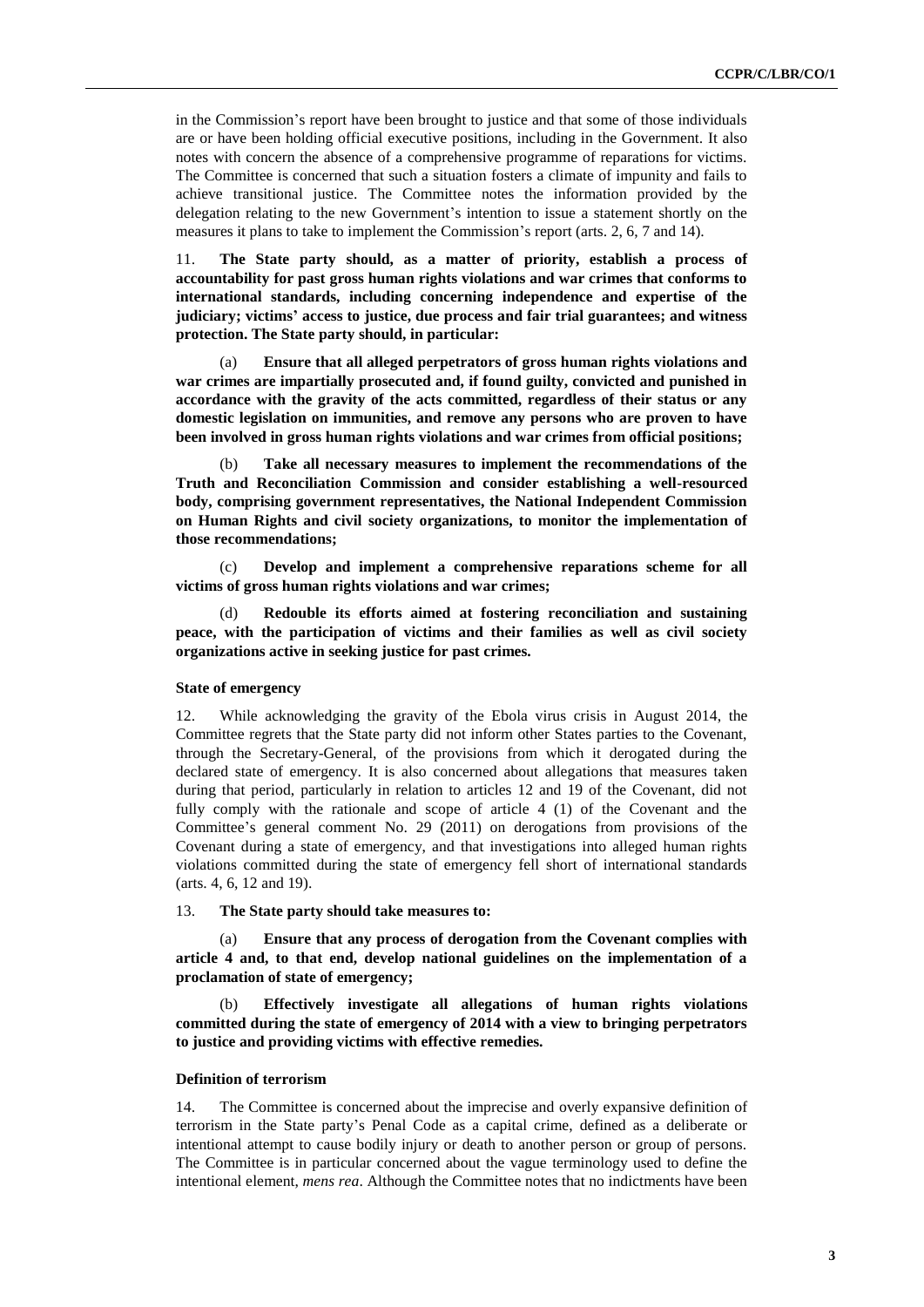brought under the 2008 law, it remains concerned about its potential for abuse (arts. 6, 9 and 14).

15. **The State party should revise the legal provisions on terrorism to ensure that acts of terrorism are defined in a precise and narrow manner in accordance with international standards, so that legislation adopted in that context is limited to crimes that would clearly qualify as acts of terrorism. Moreover, the State party should ensure that persons suspected of, or charged with, terrorism or a related crime are provided with all legal safeguards and that any restrictions on their rights are not arbitrary, are lawful, necessary and proportionate and are subject to effective judicial oversight.**

#### **Non-discrimination**

16. While noting that the principle of non-discrimination is enshrined in the Constitution, the Committee regrets the lack of comprehensive legislation ensuring its effective implementation. It is particularly concerned at reports that individuals belonging to certain groups face stigmatization and de facto discrimination, in particular persons living with HIV/AIDS, persons with psychosocial disabilities, Ebola virus survivors and persons living with albinism (arts. 2 and 26).

17. **The State party should:** 

(a) **Adopt comprehensive legislation against discrimination that includes a definition of all forms of discrimination and an expanded list of prohibited grounds of discrimination, including national or ethnic origin, religion, disability, sexual orientation and gender identity and any other status, and provide for effective remedies in case of violations;** 

(b) **Carry out broad education and awareness-raising campaigns that promote equality, tolerance and respect for diversity.**

#### **Discrimination based on sexual orientation and gender identity**

18. The Committee is concerned about (a) the criminalization of same-sex sexual conduct between consenting adults and attempts to increase penalties and prohibit same-sex marriage; and (b) reports that lesbian, gay, bisexual, transgender and intersex individuals are stigmatized and are subject to de facto discrimination in the enjoyment of a range of rights on the basis of their sexual orientation and gender identity. It is also concerned that lesbian, gay, bisexual, transgender and intersex individuals experience violence, arbitrary detention and police abuse of authority, a state of affairs that is exacerbated by underreporting of, and lack of effective investigations into, such human rights violations, whether inflicted by State or non-State actors. Moreover, the Committee expresses its concern at reports of harassment and reprisals against defenders and associations advocating for the rights of lesbian, gay, bisexual, transgender and intersex individuals (arts. 2, 6, 7, 9, 20, 22 and 26).

19. **While acknowledging the diversity of morality and cultures internationally, the Committee recalls that State laws and practices must always conform to the principles of universality of human rights and non-discrimination. The State party should, as a matter of priority, decriminalize same-sex sexual conduct between consenting adults and explicitly reject any form of social stigmatization, discrimination or violence against persons based on their sexual orientation or gender identity. It should also:** 

(a) **Remove any barriers to the enjoyment of rights by lesbian, gay, bisexual, transgender and intersex individuals;** 

(b) **Facilitate access to justice by victims, including by strengthening trust between lesbian, gay, bisexual, transgender and intersex individuals and State authorities;** 

(c) **Ensure the investigation, prosecution and punishment of any act of violence motivated by the victim's sexual orientation or gender identity and ensure the systemic collection of data about such acts;**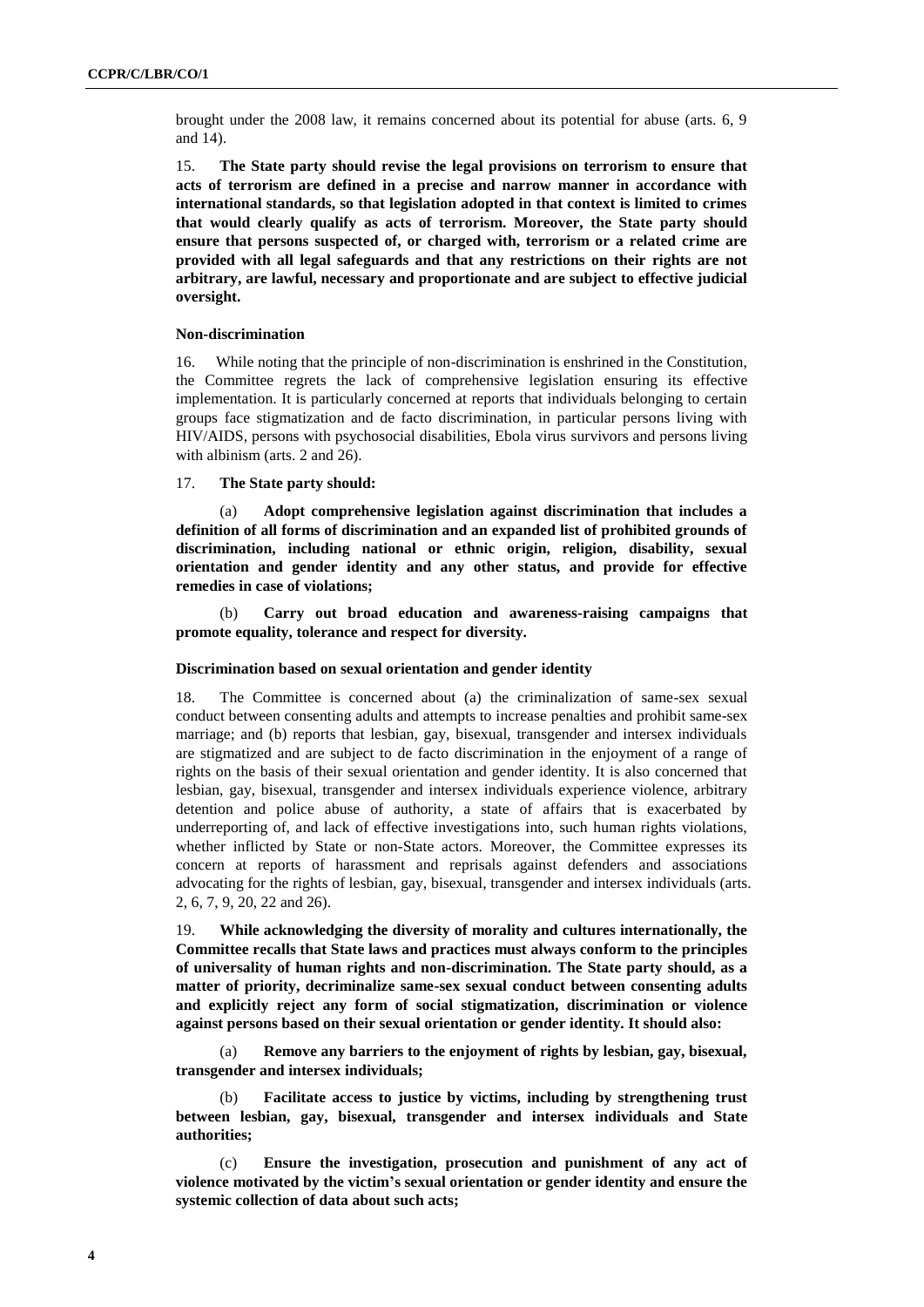(d) **Guarantee in practice the security as well as the rights to freedom of expression, assembly and association of lesbian, gay, bisexual, transgender and intersex individuals, defenders and organizations;** 

(e) **Undertake education campaigns, in consultation with lesbian, gay, bisexual, transgender and intersex representatives and civil society organizations, on non-discrimination, inclusion and diversity.**

#### **Gender equality**

20. While welcoming the election of a woman as President for two terms in Liberia and the appointment of two women to the Supreme Court and while taking note of the State party's efforts to promote the political participation of women, the Committee regrets the failure to pass the Affirmative Action Bill, which aimed to create 21 constituencies in the House of Representatives for women, youth and persons with disabilities. It is also concerned about women's underrepresentation in public affairs and in decision-making positions, including at lower-level courts, and about the small number of women candidates in past elections, in particular local elections (arts. 2, 3 and 26).

#### 21. **The State party should:**

(a) **Step up its efforts to increase the participation and representation of women in public affairs and in decision-making positions, including by taking all steps necessary to ensure the passage of the Affirmative Action Bill;** 

Remove all direct and indirect obstacles to women's participation in **public affairs and in decision-making, notably by considering repealing registration fees for women candidates and introducing temporary special measures;** 

(c) **Take concrete measures to eliminate gender biases and stereotypes regarding the roles and responsibilities of men and women in the family and society.** 

#### **Harmful practices**

22. The Committee notes the 2018 presidential executive order, enforced for a period of one year, banning female genital mutilation of girls under 18 years of age or of nonconsenting adults. It remains highly concerned, however, that the practice, affecting more than half of Liberian women and girls, is still not legally prohibited. The Committee is also concerned at the role of secret societies in perpetuating female genital mutilation through their initiation rites, that practices such as trial by ordeal and ritual killings remain widespread and at the impunity enjoyed by members of those secret societies for such acts. It is concerned, moreover, that potential victims of female genital mutilation trying to escape the practice and actual victims who reveal their experience with secret societies, as well as defenders advocating against the practice, are subject to social exclusion, threats and reprisals combined with an inadequate response from the police in protecting them (arts. 2, 3, 6, 7, 24 and 26).

#### 23. **The State party should:**

(a) **Adopt without further delay, and effectively implement, legislation criminalizing all forms of female genital mutilation without exception;** 

(b) **Take all necessary measures to eradicate harmful practices, including female genital mutilation, trial by ordeal and ritual killings, and ensure that all allegations and indications that such practices have been committed, including by secret societies, are effectively investigated and that the alleged perpetrators are prosecuted and, if convicted, punished with adequate sanctions;** 

(c) **Strengthen awareness-raising and education programmes on the discriminatory and long-term harmful effects of female genital mutilation, among other harmful practices, in consultation with women's groups and relevant human rights civil society organizations, and ensure that the communities where such practices are widespread are targeted in order to bring about a change in mindsets;**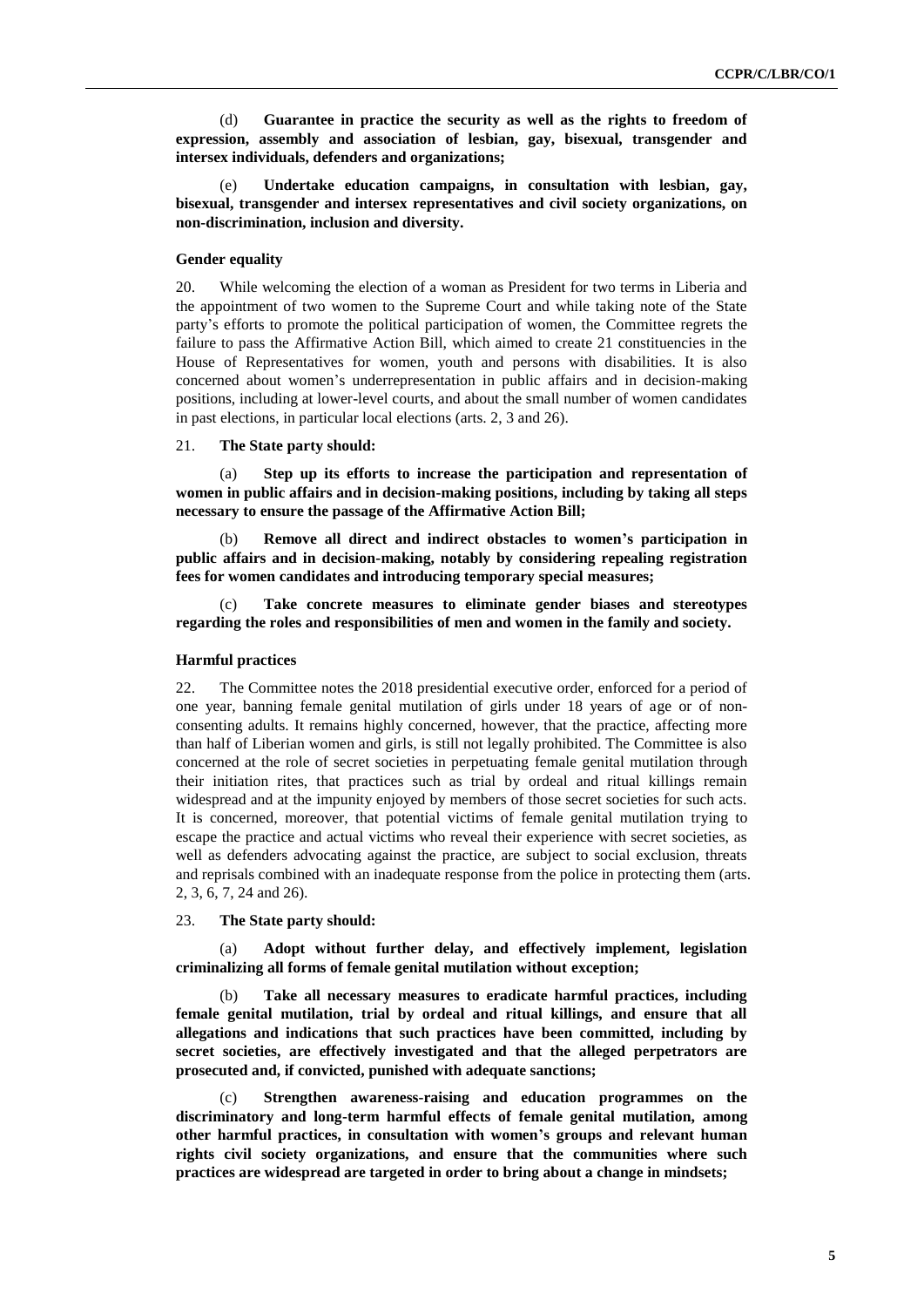#### (d) **Take effective measures to facilitate victims' access to justice and protect them and their defenders from repercussions or reprisals.**

#### **Gender-based violence**

24. The Committee expresses its concern about the absence of a legal framework criminalizing all forms of domestic violence, which is prevalent in the State party and experienced in particular by women and girls and perpetuated by strong sociocultural traditions. The Committee is also concerned that, despite measures taken to address genderbased sexual violence such as adoption of the Rape Law in 2005 and the creation of the Special Court, Court E, to adjudicate sexual offences in Montserrado and Nimba Counties, (a) the Rape Law fails to criminalize marital rape; (b) the rates of prosecution and conviction remain low despite the fact that rape is the second most commonly reported serious crime in Liberia; and (c) victims are deterred from filing complaints or continuing proceedings against their alleged perpetrators by a variety of factors, such as social stigma, fear of reprisals and lack of confidence in State institutions (arts. 2, 3, 7 and 26).

25. **The State party should take all necessary measures to prevent and combat all forms of violence against women and girls. To this end, it should:** 

(a) **Enact and effectively implement legislation that criminalizes all forms of domestic violence, including marital rape;** 

(b) **Effectively investigate all cases of violence against women and girls, bring the perpetrators to justice and, if found guilty, punish them with penalties commensurate with the gravity of the offences;** 

(c) **Ensure that the Special Court is provided with the necessary financial and human resources and that sexual crimes divisions are created within the circuit courts of all counties;** 

(d) **Continue carrying out nationwide awareness-raising initiatives and training activities for State officials, especially judges, prosecutors, police officers and medical personnel, to ensure that they respond effectively in all cases of gender-based violence;** 

(e) **Target the public at large and community leaders in particular, in collaboration with women's groups and relevant civil society organizations, to address patriarchal attitudes and deep-rooted stereotypes that perpetuate the prevalence of violence against women and girls;** 

(f) **Strengthen measures to facilitate victims' access to justice and to means of protection, including safe homes and shelters throughout the country.**

#### **Voluntary termination of pregnancy**

26. The Committee notes that article 16 (3) of the Penal Code criminalizes voluntary termination of pregnancy in all but certain circumstances and that two physicians must authorize a voluntary termination of pregnancy. It is concerned about the stigma associated with seeking information about safe abortion services and the prevalence of unsafe clandestine abortions, which often lead to maternal mortality. It is also concerned about the high rate of adolescent pregnancy in the State party, due notably to the limited access to sexual and reproductive health services, including contraceptives, and to age-appropriate information and education (arts. 2, 3, 6, 7, 17, 24 and 26).

27. **The State party should revise its laws to guarantee safe, legal and effective access to abortion and remove any existing barriers that deny such access with a view to preventing those in need from being compelled to resort to clandestine abortions that may endanger their lives and health. It should also:** 

(a) **Prevent the stigmatization of women and girls seeking abortion and ensure that criminal sanctions are not applied against them or against medical service providers assisting them in doing so;**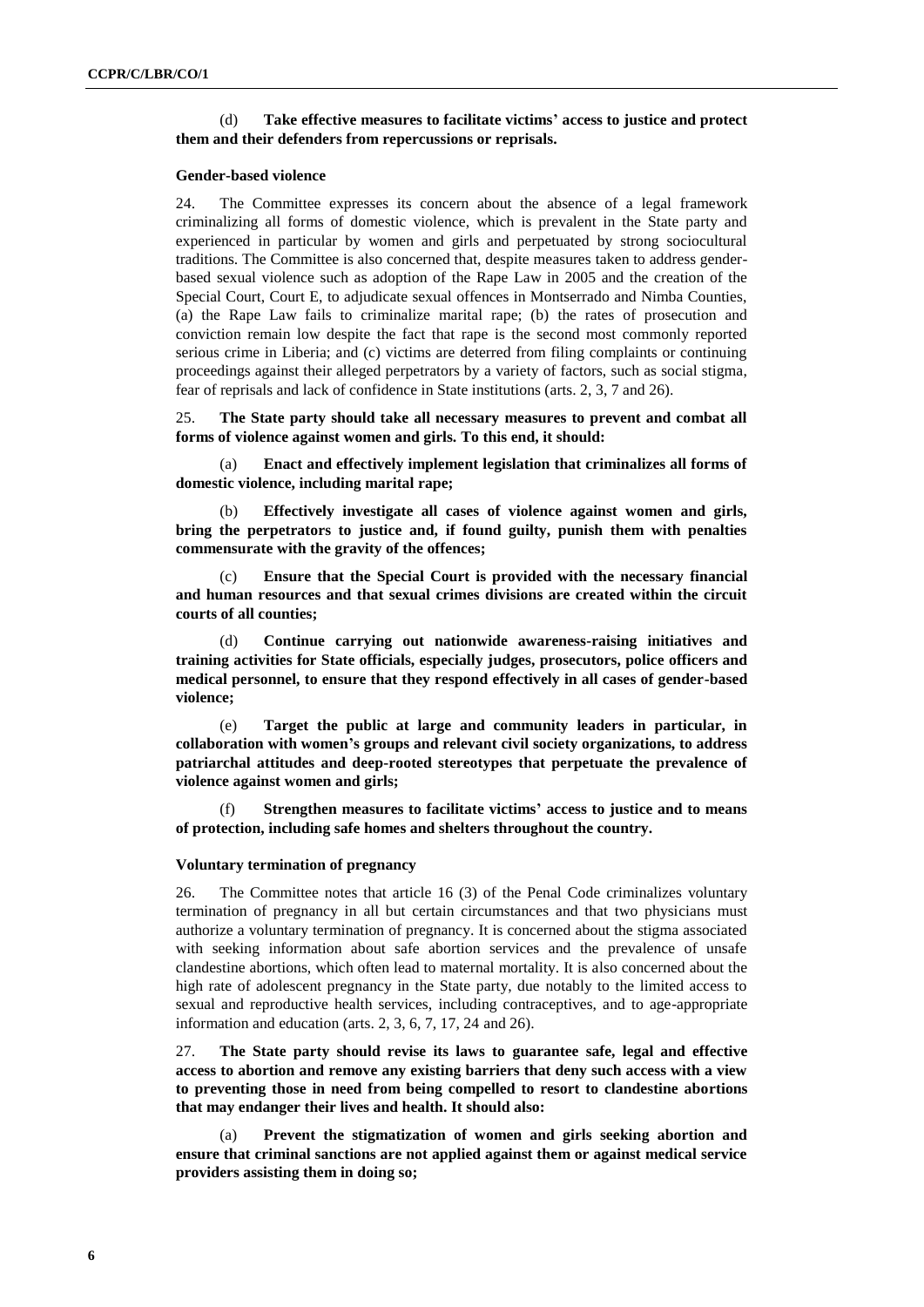(b) **Ensure access for women and men and, especially, girls and boys to quality and evidence-based information and education about sexual and reproductive health and to a wide range of affordable contraceptive methods.**

#### **Death penalty**

28. The Committee welcomes the State party's confirmation during the dialogue of its commitment to respect its international obligations as a State party to the Second Optional Protocol to the Covenant and the fact that no execution has taken place since 2008. However, the Committee expresses its concern that, contrary to its obligations further to its accession to the Second Optional Protocol in 2005, the State party reintroduced the death penalty in its Penal Code in 2008 and that judges continue to sentence people to death. It is also concerned that the death penalty is mandatory for certain crimes and reiterates its position that the mandatory death sentence is contrary to the Covenant (art. 6).

29. **The Committee recalls that adherence to the Second Optional Protocol requires that the State party take all necessary measures to abolish the death penalty within its jurisdiction and become an abolitionist country in practice as well as in law. The State party should therefore remove any provisions in its legislation that provide for the death penalty, commute all existing death sentences and refrain from carrying out any executions.** 

#### **Conduct of police officers and excessive use of force**

30. The Committee is concerned at allegations of (a) arbitrary arrests and detention beyond 48 hours without probable cause, including for debt and minor offences, contrary to the State party's regulations; and (b) excessive use of police force, notably in the context of dispersing demonstrators. It is also concerned about reports that police officers are rarely prosecuted for such conduct (arts. 2, 6, 7, 9 and 11).

31. **The State party should:** 

(a) **Ensure that police officers strictly adhere to the 48-hour statutory detention period;** 

(b) **Ensure that detention is not used for debt and minor offences or as a means of prevention and that persons deprived of liberty have access to an immediate remedy to challenge the legality of detention;** 

(c) **Ensure that the principles of necessity and proportionality in the use of force are adequately reflected in the State party's legislation and policies, in line with the Basic Principles on the Use of Force and Firearms by Law Enforcement Officials;** 

(d) **Intensify the provision of training on the use of force to law enforcement personnel and raise awareness among judges, prosecutors and lawyers;** 

Ensure that all instances of arbitrary detention and arrest as well as **excessive use of force by police are promptly, impartially and effectively investigated and that those responsible are brought to justice and victims provided with effective remedies.**

#### **Trafficking in persons and forced labour**

32. The Committee welcomes the measures adopted by the State party to combat trafficking. It, remains concerned, however, about (a) the prevalence of trafficking, notably internal trafficking of women and children for the purposes of economic and sexual exploitation; (b) the weak implementation of the Act to Ban Trafficking in Persons (2005) combined with the very low rate of prosecution and conviction, as well lenient sanctions handed down against traffickers; and (c) the inadequate support provided to victims of trafficking, notably the lack of government-run shelters designated to protect such victims. The Committee is also concerned about reports that children are subject to forced labour, in particular as street vendors, beggars or domestic servants, and to the worst forms of child labour, in particular in the rubber manufacturing and mining industries (arts. 7, 8 and 24).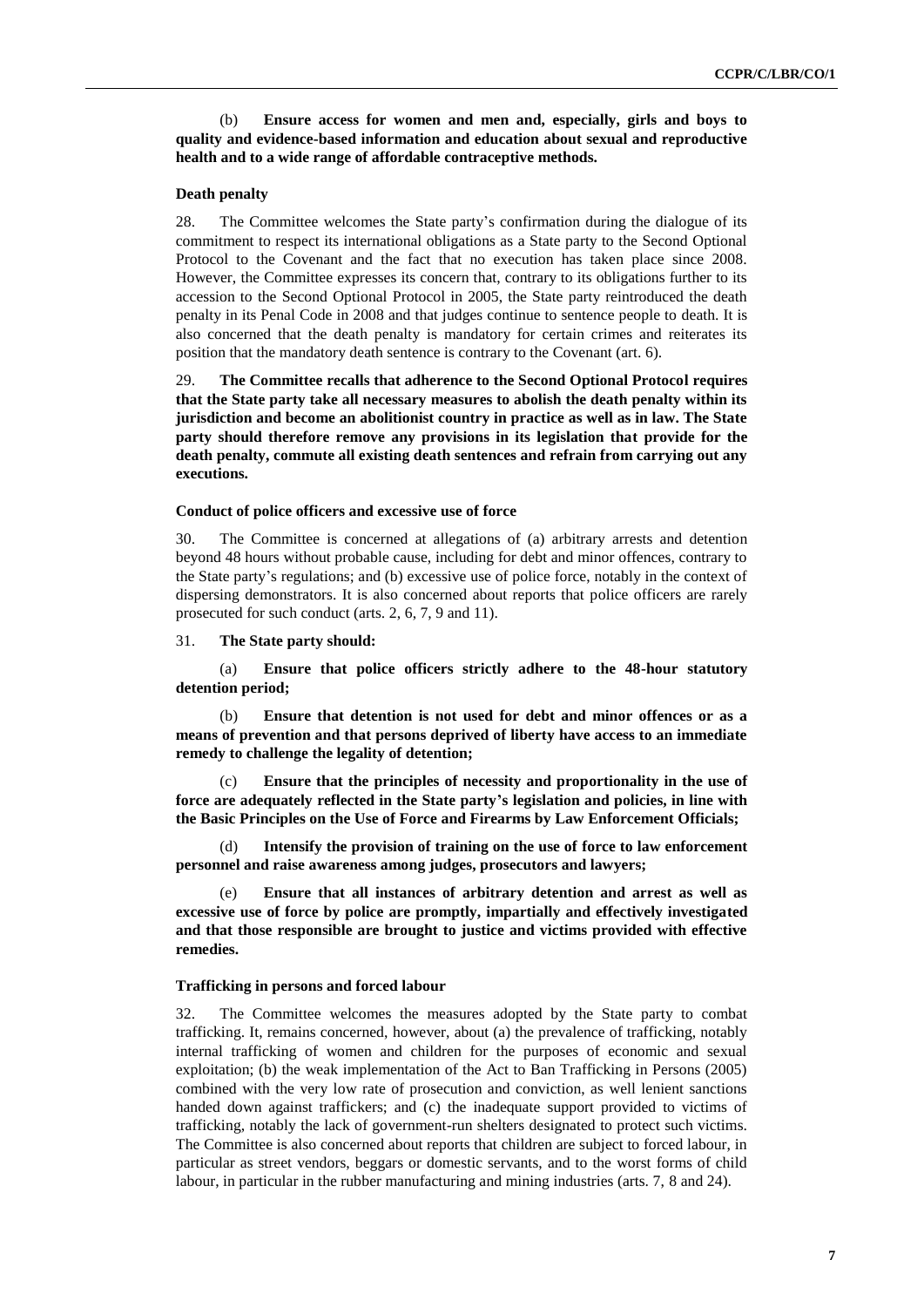33. **The State party should:** 

(a) **Strictly implement its domestic legal framework in relation to trafficking in persons, in particular the Act to Ban Trafficking in Persons, while considering adjusting the legal penalties set out in the Act so they are proportionate to the gravity of such offences, and increase the resources necessary for the effective implementation of the National Action Plan against Trafficking 2014–2019;** 

(b) **Ensure that suspected cases of trafficking in persons are duly investigated and, to that end, allocate sufficient financial, human and technical resources to the Women and Children Protection Section of the police, in charge of investigating trafficking cases;** 

(c) **Swiftly bring alleged perpetrators to justice and, if they are convicted, punish them with adequate sanctions;** 

(d) **Redouble its efforts to identify victims and provide them with full reparation, appropriate protection and assistance, including by establishing a national mechanism for referral and improving victims' access to safe homes and shelters;** 

(e) **Take all necessary measures to eliminate forced labour and all forms of child labour exploitation, in particular in the rubber manufacturing and mining industries; effectively implement the National Action Plan to Combat the Worst Forms of Child Labour; and enforce where necessary the provisions on forced labour in the Penal Code and the provisions on mandatory primary education in the Children's Law as a means to prevent children's engagement in the worst forms of child labour.** 

#### **Prison conditions**

34. The Committee is concerned that, despite the State party's efforts to address prison overcrowding, including through the Magistrate Sitting Program in Montserrado County and by expanding the jurisdiction of magistrate courts, conditions of detention remain very harsh and severe. Overcrowding is noticeable in almost all detention facilities, aggravated by the high number of pretrial detainees, some of whom are held for long periods. It is also concerned about the substandard conditions in terms of prisoners' access to health care, sanitation and food (arts. 7 and 10).

35. **The State party should strengthen its efforts to substantially improve detention conditions by:** 

(a) **Scaling up the work of the Magistrate Sitting Program to all places of detention;** 

(b) **Effectively implementing measures to reduce overcrowding, in particular through the promotion of alternatives to detention such as bail and house arrest;** 

(c) **Ensuring that pretrial detention is used solely as an exceptional measure, in accordance with article 9 of the Covenant;**

Resuming the construction of the new prison facility in Cheesemanburg **and constructing or renovating other such facilities, as need dictates. It should also safeguard the right of all persons deprived of their liberty to be treated with humanity and dignity and ensure that detention conditions in all facilities for persons deprived of liberty meet the Standard Minimum Rules for the Treatment of Prisoners (the Nelson Mandela Rules), including those concerning separation of prisoners and access to health care, sanitation and food.** 

#### **Administration of justice and fair trial**

36. The Committee is concerned at the considerable backlog of court cases, resulting in lengthy periods of pretrial detention for a large number of people and prison overcrowding. This is attributed notably to the shortage of judges, prosecutors and public defenders, as well as at alleged corruption within the judiciary. It is also concerned about challenges to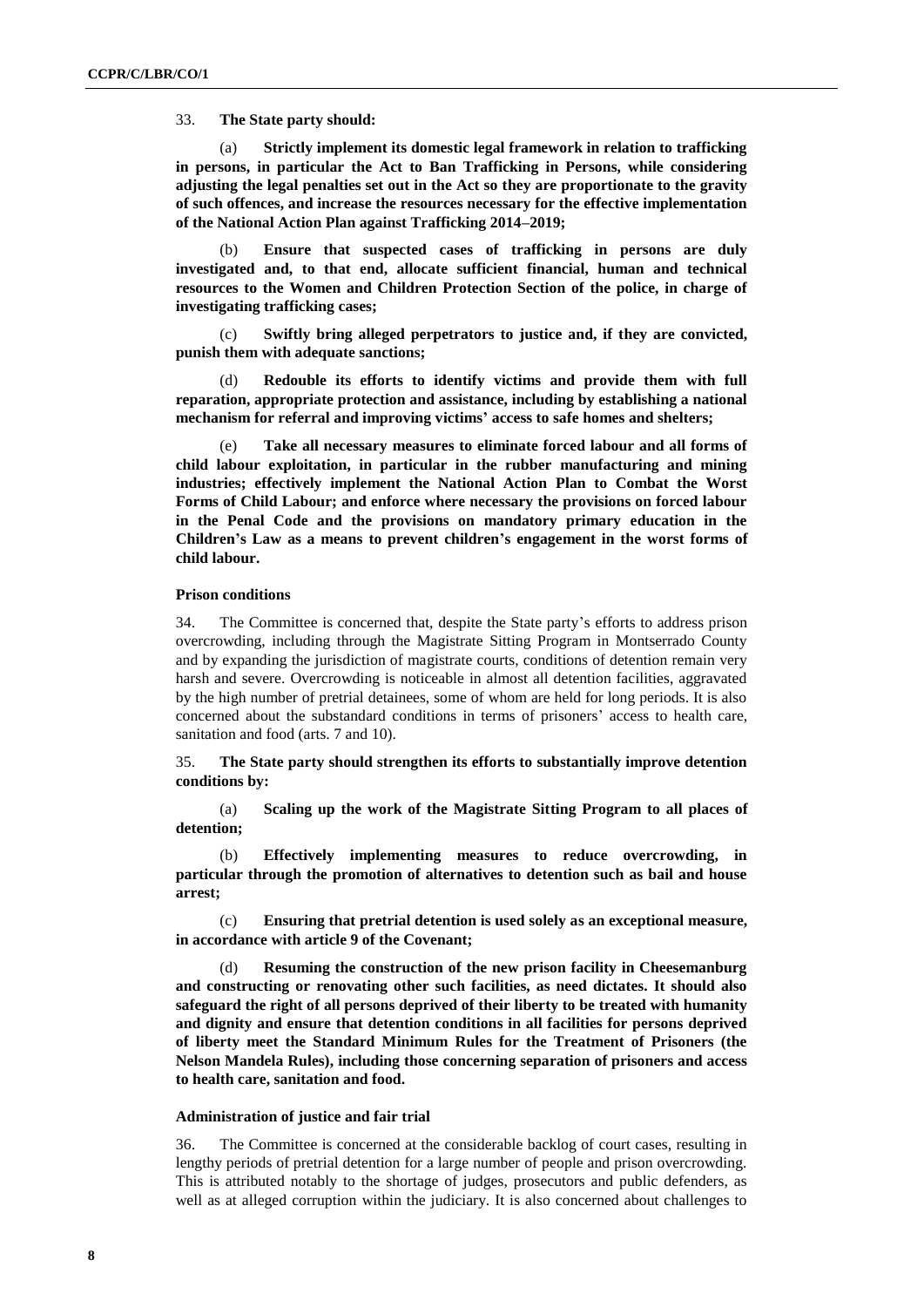the independence of the judiciary, notably those contained in articles 71 and 97 of the Constitution, and, while noting the information provided by the delegation, the Committee remains concerned about reports of past attempts at interference by the executive in the appointment or removal of judges. The Committee is also concerned about the absence of a legal aid system in the State party and that not all due process guarantees are made available, in particular regarding the right to be tried without undue delay and the right to free interpretation services (arts. 2, 9 and 14).

37. **The State party should pursue its efforts to reform the justice system and ensure that all court proceedings are conducted in full observance of the due process guarantees set forth in article 14 of the Covenant. In particular, it should:** 

(a) **Effectively address the court backlog, including by strengthening financial resources allocated to the judiciary and increasing the availability of trained judges, prosecutors and public defenders and by reducing registration fees for lawyers;** 

(b) **Take measures to curb incidents of corruption within the judiciary and ensure that disciplinary procedures against unethical judges and magistrates are duly applied;** 

(c) **Expedite the process of revising the provisions of the Constitution that adversely affect the independence of the judiciary and ensure that the appointment, promotion and removal of judges are compatible with the independence of the judiciary and free from executive interference;** 

(d) **Create an adequately resourced legal aid system and ensure that free legal aid is provided in a timely manner in all cases where the interests of justice so require;** 

(e) **Ensure the right to a fair trial without undue delay;**

(f) **Provide for free interpretation for all defendants who do not understand or speak the language used in court.**

#### **Asylum seekers and refugees**

38. The Committee is concerned about the lack of an applicable legal framework for stateless persons, despite previous attempts to include such provisions in the 1993 Refugee Act. The Committee is also concerned at allegations that the principle of non-refoulement, although reflected in the State party's legislation, is not always observed (arts. 2, 6, 7, 10 and 13).

39. **The State party should pursue the reform of the Refugee Act, notably by incorporating provisions on stateless persons aimed at establishing an effective statelessness determination procedure. It should also strictly enforce the absolute prohibition of refoulement by ensuring that refugees and asylum seekers are not deported to a country where there are substantial grounds for believing there is a real risk of irreparable harm, such as those set out in articles 6 and 7 of the Covenant.**

#### **Freedom of expression**

40. While noting the State party's openness and the President's commitment to freedom of expression, the Committee is concerned about the existence of defamation and libel provisions in the State party's Penal Code which are used to silence dissent and penalize statements made by members of the media. The Committee is also concerned about cases of arbitrary closure of media outlets as well as incidents of attacks against, and undue interference in the work of, journalists (arts. 2, 6, 7 and 19).

41. **In the light of the Committee's general comment No. 34 (2011) on the freedoms of opinion and expression, the State party should ensure that any restriction on media activities is in strict compliance with the provisions of article 19 (3) of the Covenant. The State party should accelerate the enactment of the bill decriminalizing defamation and libel not only of the President but also of any government representative, and ensure that defamation laws do not serve to stifle freedom of expression. It should also protect journalists and the media against any form of undue**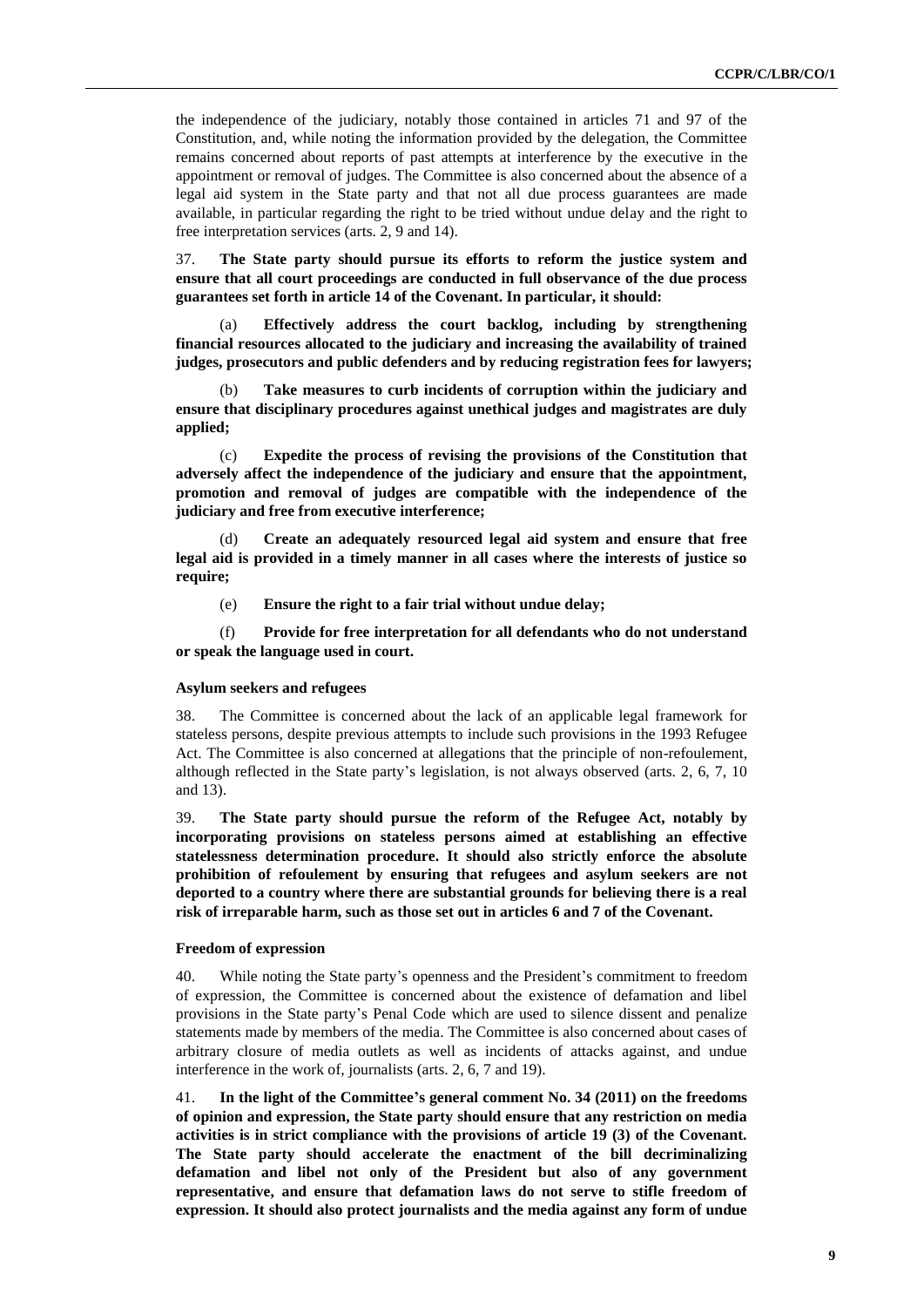**interference, harassment and attack, promptly investigate all such attacks and bring those responsible to justice. Finally, the State party should expedite the establishment of the independent broadcasting regulator and report on its activities in its next periodic report.** 

#### **Rights of the child**

42. While noting the increase in birth registration achieved in 2013, the Committee remains concerned that the rate of birth registration remains low in the State party, particularly in rural areas. The Committee is also concerned that corporal punishment is not yet prohibited in all settings (arts 2, 7, 16 and 24).

43. **The State party should step up its efforts to achieve universal birth registration with a view to guaranteeing children's enjoyment of the Covenant rights and avoiding the risk of becoming stateless. In particular, it should ensure access to free registration throughout the country and strengthen such access in rural areas, including by using mobile registration units. The State party should take practical steps, including through legislative measures where appropriate, to put an end to corporal punishment in all settings.**

#### **Participation in public affairs**

44. The Committee is concerned about undue restrictions, such as the value of property owned by candidates, on standing for public office as well as limitations on the right to vote experienced by various groups of persons, including pretrial detainees, long-standing residents who do not qualify for naturalization and people who turn 18 between the voter registration period and election day. It is also concerned about reported difficulties faced by persons with disabilities in accessing polling places and about the limited resources and independence of the National Election Commission, impeding it from effectively resolving election-related disputes (arts. 2 and 25).

45. **The State party should:** 

(a) **Remove undue restrictions on standing for public office;** 

(b) **Amend the legislative framework and adopt procedures to ensure that the right to vote can be exercised without discrimination, in compliance with article 25 of the Covenant;** 

(c) **Remove any physical obstacles to accessing polling places;** 

(d) **Implement the Constitutional Review Committee's recommendation to establish an electoral court equipped with the necessary resources and trained magistrates enabling it to efficiently adjudicate election-related disputes in a timely fashion.** 

#### **Customary land**

46. The Committee notes the information provided on the Land Rights Bill, which aims notably to regulate the status of customary lands. It remains concerned, however, at the slow pace in passing the bill and that, in the meantime, local communities are unable to obtain title to customary lands. It is also concerned that concession agreements are concluded on customary lands without conducting prior consultation with local communities; that compensation, including alternative land provision, is not provided to the affected communities; and that women are disproportionately affected by such situations, including in access to and ownership and control of land (arts. 3, 26 and 27).

47. **The State party should accelerate the adoption of the Land Rights Bill and ensure that it provides for equal land and property rights for women and men, and eliminate barriers restricting women's access to and use, ownership and control of land, including in concession areas. In particular, it should guarantee, in law and in practice, that genuine consultations are conducted with members of local communities occupying customary lands, including women, prior to concluding concession agreements with a view to obtaining the free, prior and informed consent of local**